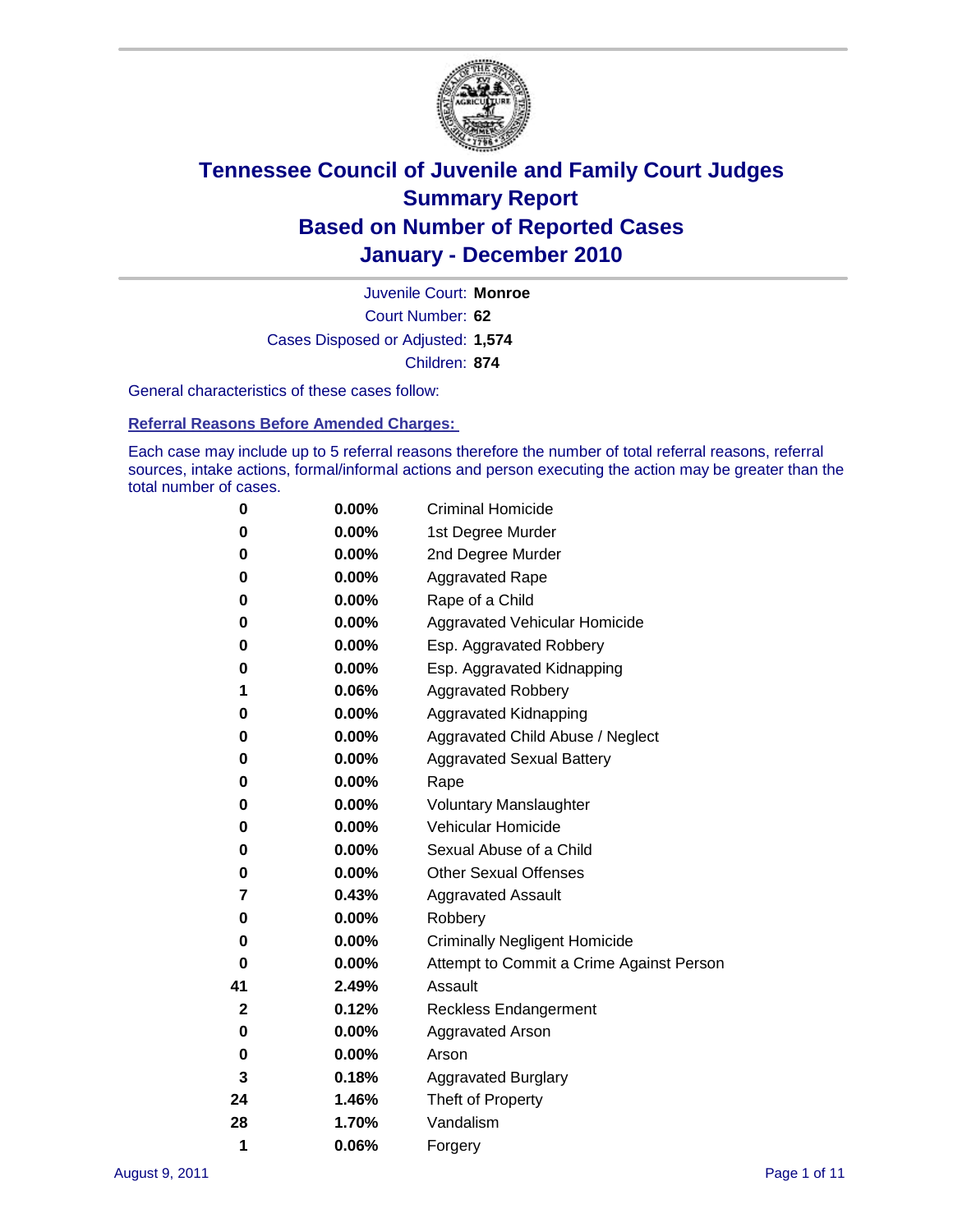

Court Number: **62** Juvenile Court: **Monroe** Cases Disposed or Adjusted: **1,574** Children: **874**

#### **Referral Reasons Before Amended Charges:**

Each case may include up to 5 referral reasons therefore the number of total referral reasons, referral sources, intake actions, formal/informal actions and person executing the action may be greater than the total number of cases.

| 0  | 0.00% | <b>Worthless Checks</b>                                     |
|----|-------|-------------------------------------------------------------|
| 0  | 0.00% | Illegal Possession / Fraudulent Use of Credit / Debit Cards |
| 5  | 0.30% | <b>Burglary</b>                                             |
| 0  | 0.00% | Unauthorized Use of a Vehicle                               |
| 0  | 0.00% | <b>Cruelty to Animals</b>                                   |
| 1  | 0.06% | Sale of Controlled Substances                               |
| 21 | 1.28% | <b>Other Drug Offenses</b>                                  |
| 2  | 0.12% | Possession of Controlled Substances                         |
| 0  | 0.00% | <b>Criminal Attempt</b>                                     |
| 5  | 0.30% | Carrying Weapons on School Property                         |
| 2  | 0.12% | Unlawful Carrying / Possession of a Weapon                  |
| 4  | 0.24% | <b>Evading Arrest</b>                                       |
| 0  | 0.00% | Escape                                                      |
| 0  | 0.00% | Driving Under Influence (DUI)                               |
| 17 | 1.03% | Possession / Consumption of Alcohol                         |
| 1  | 0.06% | Resisting Stop, Frisk, Halt, Arrest or Search               |
| 0  | 0.00% | <b>Aggravated Criminal Trespass</b>                         |
| 5  | 0.30% | Harassment                                                  |
| 0  | 0.00% | Failure to Appear                                           |
| 2  | 0.12% | Filing a False Police Report                                |
| 0  | 0.00% | Criminal Impersonation                                      |
| 30 | 1.82% | <b>Disorderly Conduct</b>                                   |
| 3  | 0.18% | <b>Criminal Trespass</b>                                    |
| 2  | 0.12% | <b>Public Intoxication</b>                                  |
| 0  | 0.00% | Gambling                                                    |
| 10 | 0.61% | Traffic                                                     |
| 0  | 0.00% | <b>Local Ordinances</b>                                     |
| 0  | 0.00% | Violation of Wildlife Regulations                           |
| 0  | 0.00% | Contempt of Court                                           |
| 40 | 2.43% | Violation of Probation                                      |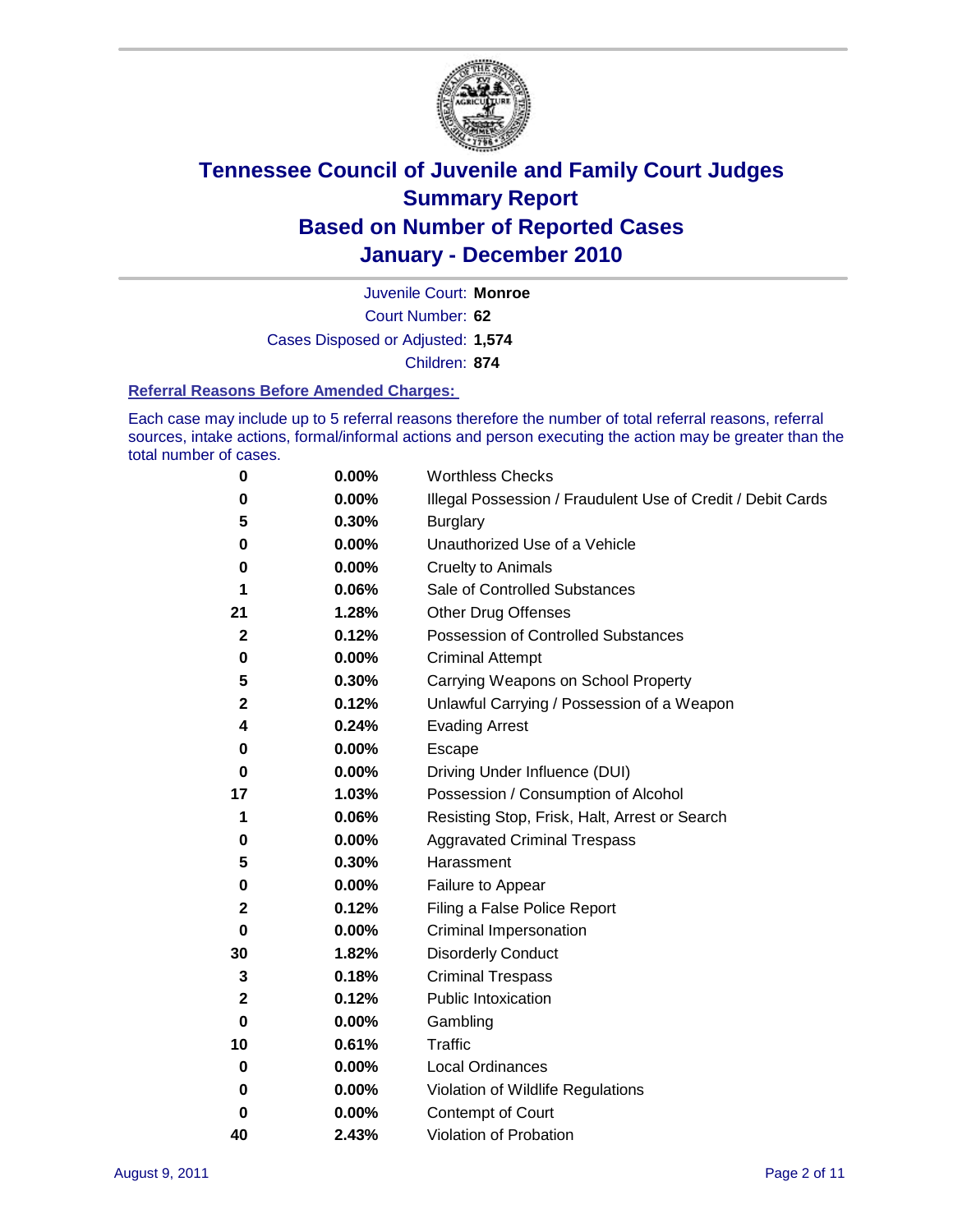

Court Number: **62** Juvenile Court: **Monroe** Cases Disposed or Adjusted: **1,574** Children: **874**

#### **Referral Reasons Before Amended Charges:**

Each case may include up to 5 referral reasons therefore the number of total referral reasons, referral sources, intake actions, formal/informal actions and person executing the action may be greater than the total number of cases.

| $\bf{0}$ | 0.00%    | Violation of Aftercare                 |
|----------|----------|----------------------------------------|
| 30       | 1.82%    | <b>Unruly Behavior</b>                 |
| 92       | 5.59%    | Truancy                                |
| 5        | 0.30%    | In-State Runaway                       |
| 0        | 0.00%    | Out-of-State Runaway                   |
| 8        | 0.49%    | Possession of Tobacco Products         |
| 0        | $0.00\%$ | Violation of a Valid Court Order       |
| 0        | $0.00\%$ | Violation of Curfew                    |
| 0        | $0.00\%$ | Sexually Abused Child                  |
| 1        | 0.06%    | <b>Physically Abused Child</b>         |
| 152      | 9.24%    | Dependency / Neglect                   |
| 1        | 0.06%    | <b>Termination of Parental Rights</b>  |
| 0        | 0.00%    | <b>Violation of Pretrial Diversion</b> |
| 0        | 0.00%    | Violation of Informal Adjustment       |
| 65       | 3.95%    | <b>Judicial Review</b>                 |
| 0        | $0.00\%$ | <b>Administrative Review</b>           |
| 198      | 12.04%   | <b>Foster Care Review</b>              |
| 144      | 8.75%    | Custody                                |
| 75       | 4.56%    | Visitation                             |
| 23       | 1.40%    | Paternity / Legitimation               |
| 516      | 31.37%   | <b>Child Support</b>                   |
| 0        | 0.00%    | <b>Request for Medical Treatment</b>   |
| 0        | 0.00%    | <b>Consent to Marry</b>                |
| 78       | 4.74%    | Other                                  |
| 1,645    | 100.00%  | <b>Total Referrals</b>                 |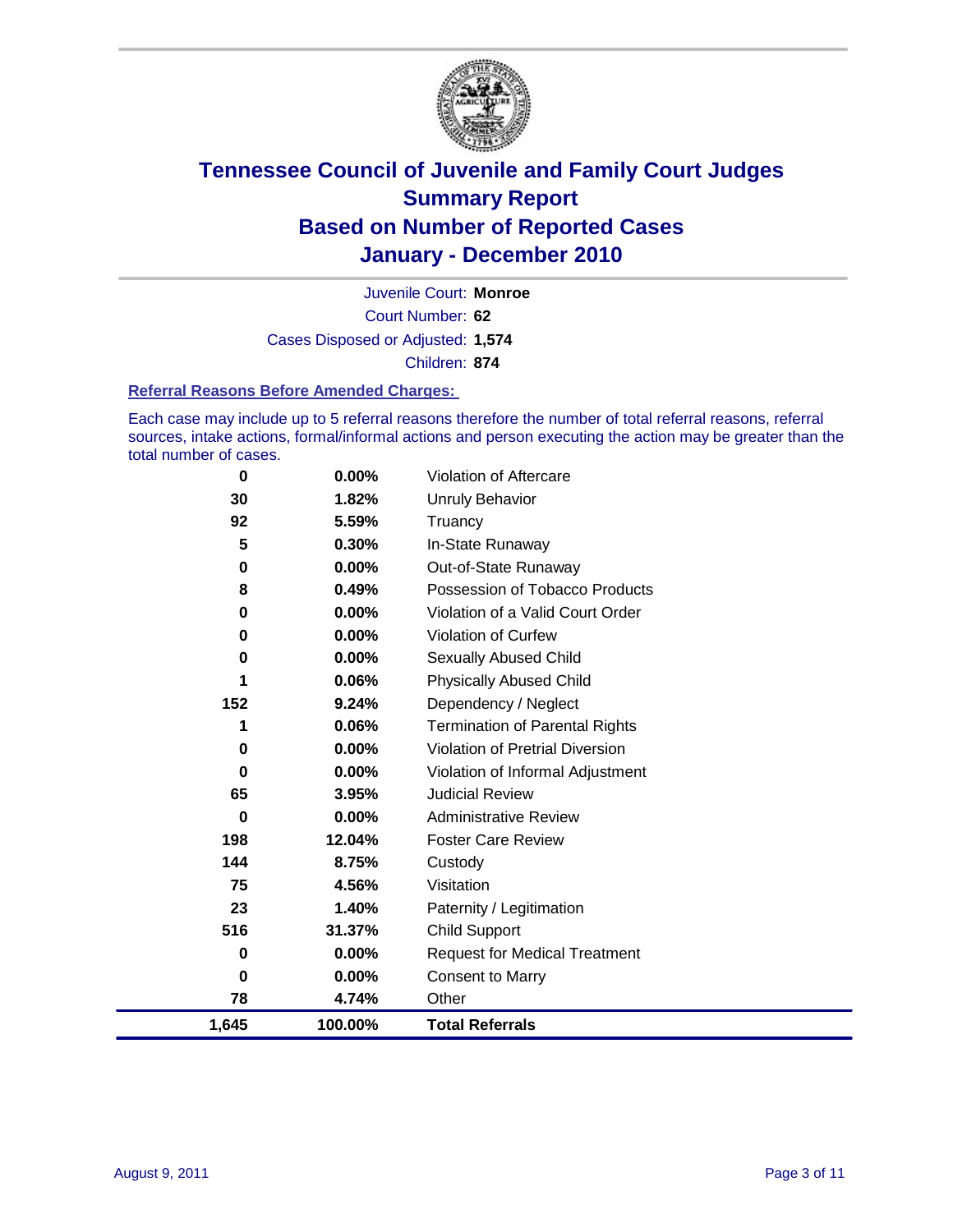

| Juvenile Court: Monroe     |                                   |                                   |  |  |  |
|----------------------------|-----------------------------------|-----------------------------------|--|--|--|
|                            | Court Number: 62                  |                                   |  |  |  |
|                            | Cases Disposed or Adjusted: 1,574 |                                   |  |  |  |
|                            |                                   | Children: 874                     |  |  |  |
| <b>Referral Sources: 1</b> |                                   |                                   |  |  |  |
| 214                        | 13.01%                            | Law Enforcement                   |  |  |  |
| 45                         | 2.74%                             | Parents                           |  |  |  |
| 36                         | 2.19%                             | <b>Relatives</b>                  |  |  |  |
| 527                        | 32.04%                            | Self                              |  |  |  |
| 97                         | 5.90%                             | School                            |  |  |  |
| 0                          | 0.00%                             | <b>CSA</b>                        |  |  |  |
| 544                        | 33.07%                            | <b>DCS</b>                        |  |  |  |
| 104                        | 6.32%                             | <b>Other State Department</b>     |  |  |  |
| 20                         | 1.22%                             | <b>District Attorney's Office</b> |  |  |  |
| 25                         | 1.52%                             | <b>Court Staff</b>                |  |  |  |
| $\bf{0}$                   | 0.00%                             | Social Agency                     |  |  |  |
| 11                         | 0.67%                             | <b>Other Court</b>                |  |  |  |
| 20                         | 1.22%                             | Victim                            |  |  |  |
| $\bf{0}$                   | 0.00%                             | Child & Parent                    |  |  |  |
| 0                          | 0.00%                             | Hospital                          |  |  |  |
| 0                          | 0.00%                             | Unknown                           |  |  |  |
| $\mathbf{2}$               | 0.12%                             | Other                             |  |  |  |
| 1,645                      | 100.00%                           | <b>Total Referral Sources</b>     |  |  |  |

### **Age of Child at Referral: 2**

| 18<br>$\bf{0}$ | 2.06%<br>0.00% | Ages 19 and Over<br><b>Unknown</b> |
|----------------|----------------|------------------------------------|
|                |                |                                    |
|                |                |                                    |
| 104            | 11.90%         | Ages 17 through 18                 |
| 144            | 16.48%         | Ages 15 through 16                 |
| 102            | 11.67%         | Ages 13 through 14                 |
| 56             | 6.41%          | Ages 11 through 12                 |
| 450            | 51.49%         | Ages 10 and Under                  |
|                |                |                                    |

<sup>1</sup> If different than number of Referral Reasons (1645), verify accuracy of your court's data.

<sup>2</sup> One child could be counted in multiple categories, verify accuracy of your court's data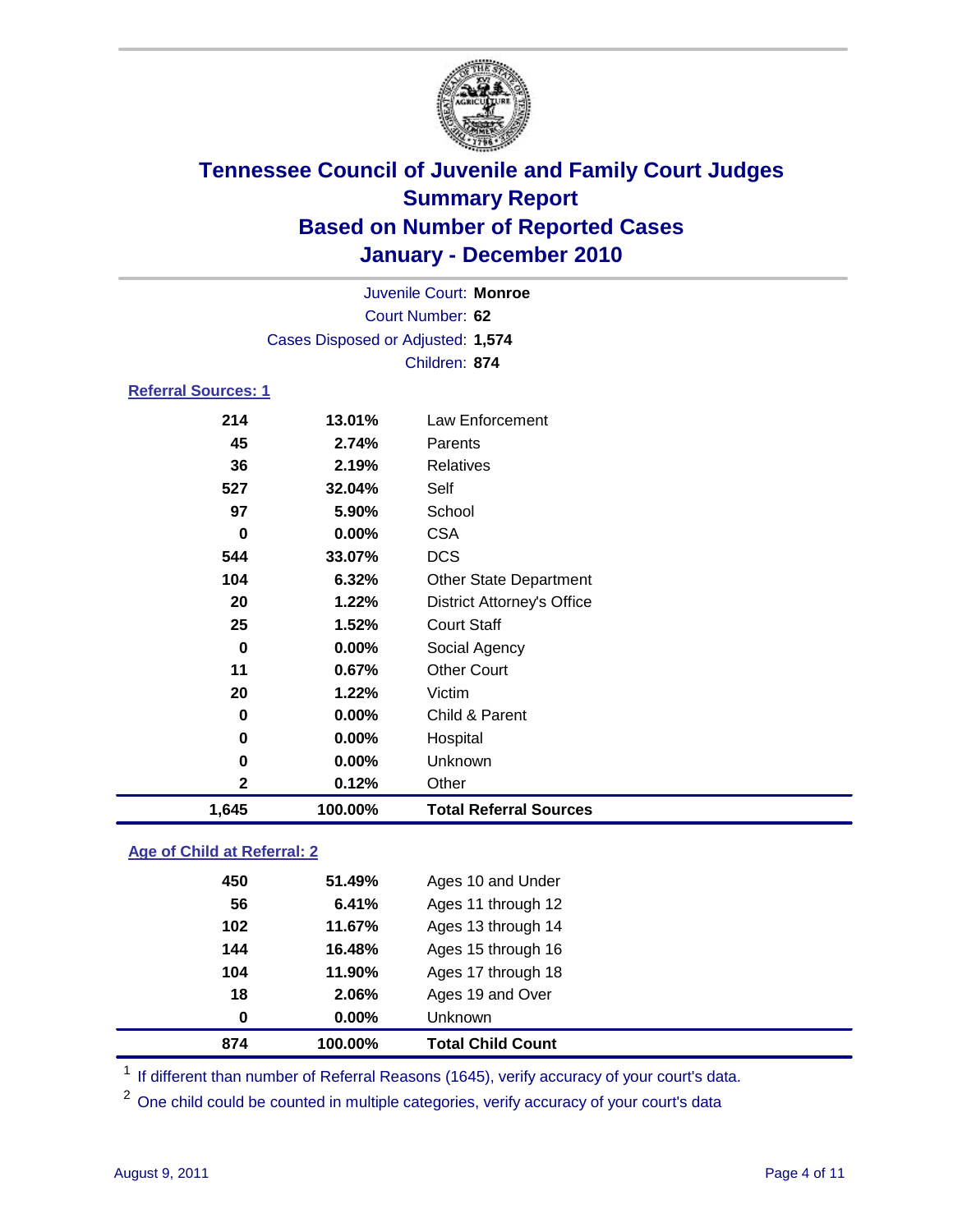

| Juvenile Court: Monroe                  |                                   |                          |  |  |  |
|-----------------------------------------|-----------------------------------|--------------------------|--|--|--|
|                                         | Court Number: 62                  |                          |  |  |  |
|                                         | Cases Disposed or Adjusted: 1,574 |                          |  |  |  |
|                                         | Children: 874                     |                          |  |  |  |
| Sex of Child: 1                         |                                   |                          |  |  |  |
| 519                                     | 59.38%                            | Male                     |  |  |  |
| 355                                     | 40.62%                            | Female                   |  |  |  |
| $\bf{0}$                                | 0.00%                             | Unknown                  |  |  |  |
| 874                                     | 100.00%                           | <b>Total Child Count</b> |  |  |  |
| Race of Child: 1                        |                                   |                          |  |  |  |
| 825                                     | 94.39%                            | White                    |  |  |  |
| 20                                      | 2.29%                             | African American         |  |  |  |
| 0                                       | 0.00%                             | Native American          |  |  |  |
| $\mathbf 0$                             | 0.00%                             | Asian                    |  |  |  |
| 26                                      | 2.97%                             | Mixed                    |  |  |  |
| 3                                       | 0.34%                             | Unknown                  |  |  |  |
| 874                                     | 100.00%                           | <b>Total Child Count</b> |  |  |  |
| <b>Hispanic Origin: 1</b>               |                                   |                          |  |  |  |
| 14                                      | 1.60%                             | Yes                      |  |  |  |
| 860                                     | 98.40%                            | <b>No</b>                |  |  |  |
| $\mathbf 0$                             | 0.00%                             | Unknown                  |  |  |  |
| 874                                     | 100.00%                           | <b>Total Child Count</b> |  |  |  |
| <b>School Enrollment of Children: 1</b> |                                   |                          |  |  |  |
| 558                                     | 63.84%                            | Yes                      |  |  |  |
| 299                                     | 34.21%                            | No                       |  |  |  |
| 17                                      | 1.95%                             | Unknown                  |  |  |  |
| 874                                     | 100.00%                           | <b>Total Child Count</b> |  |  |  |

One child could be counted in multiple categories, verify accuracy of your court's data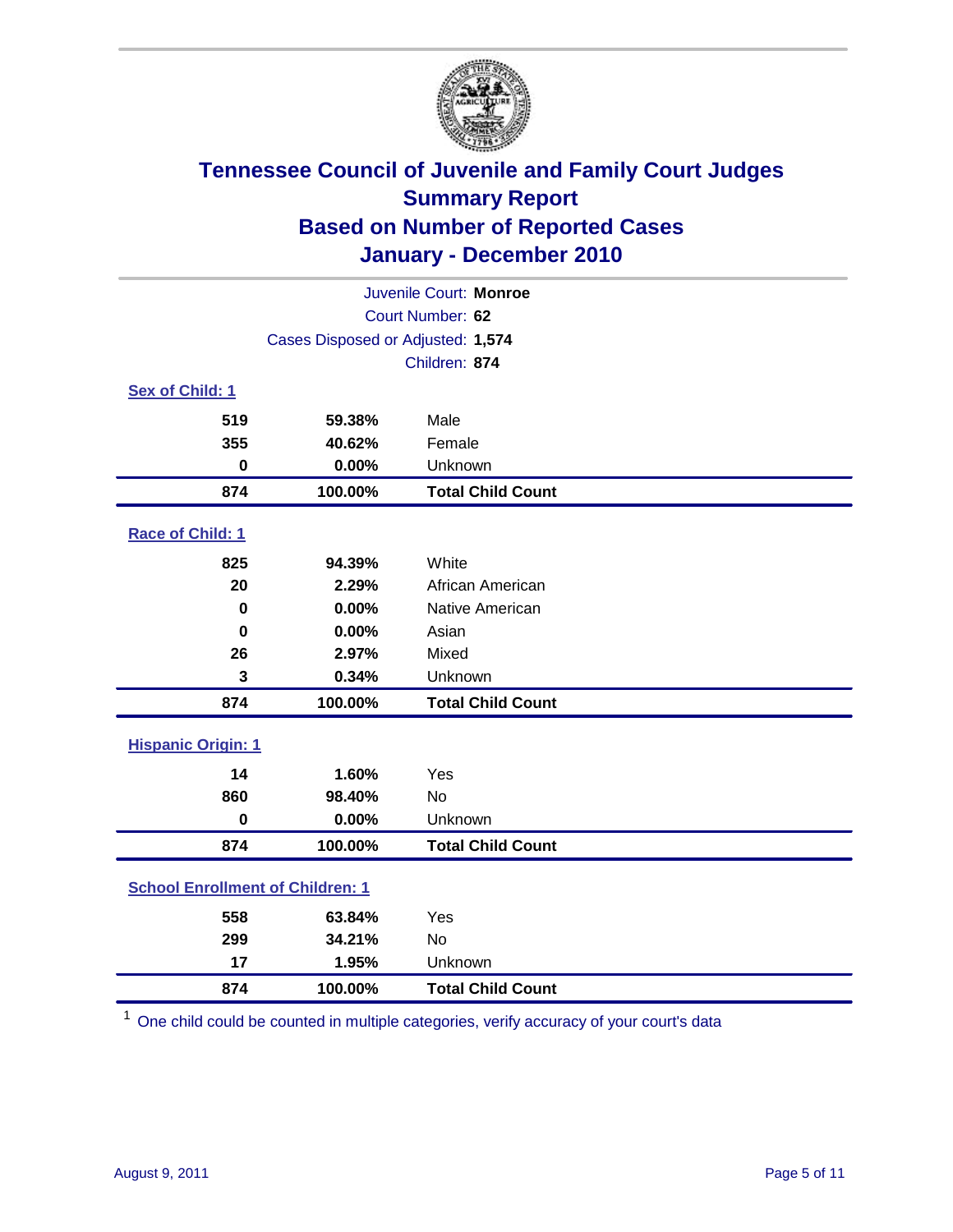

Court Number: **62** Juvenile Court: **Monroe** Cases Disposed or Adjusted: **1,574** Children: **874**

### **Living Arrangement of Child at Time of Referral: 1**

| 874 | 100.00% | <b>Total Child Count</b>     |
|-----|---------|------------------------------|
| 8   | 0.92%   | Other                        |
| 37  | 4.23%   | <b>Unknown</b>               |
| 5   | 0.57%   | Independent                  |
| 1   | 0.11%   | In an Institution            |
| 18  | 2.06%   | In a Residential Center      |
| 5   | 0.57%   | In a Group Home              |
| 64  | 7.32%   | With Foster Family           |
| 8   | 0.92%   | With Adoptive Parents        |
| 195 | 22.31%  | <b>With Relatives</b>        |
| 59  | 6.75%   | With Father                  |
| 382 | 43.71%  | With Mother                  |
| 8   | 0.92%   | With Mother and Stepfather   |
| 5   | 0.57%   | With Father and Stepmother   |
| 79  | 9.04%   | With Both Biological Parents |
|     |         |                              |

### **Type of Detention: 2**

| 1.574        | 100.00%  | <b>Total Detention Count</b> |
|--------------|----------|------------------------------|
| 2            | 0.13%    | Other                        |
| 1,562        | 99.24%   | Does Not Apply               |
| 1            | 0.06%    | <b>Unknown</b>               |
| $\mathbf{2}$ | 0.13%    | <b>Psychiatric Hospital</b>  |
| 0            | 0.00%    | Jail - No Separation         |
| 0            | $0.00\%$ | Jail - Partial Separation    |
| 0            | 0.00%    | Jail - Complete Separation   |
| 7            | 0.44%    | Juvenile Detention Facility  |
| 0            | $0.00\%$ | Non-Secure Placement         |
|              |          |                              |

<sup>1</sup> One child could be counted in multiple categories, verify accuracy of your court's data

<sup>2</sup> If different than number of Cases (1574) verify accuracy of your court's data.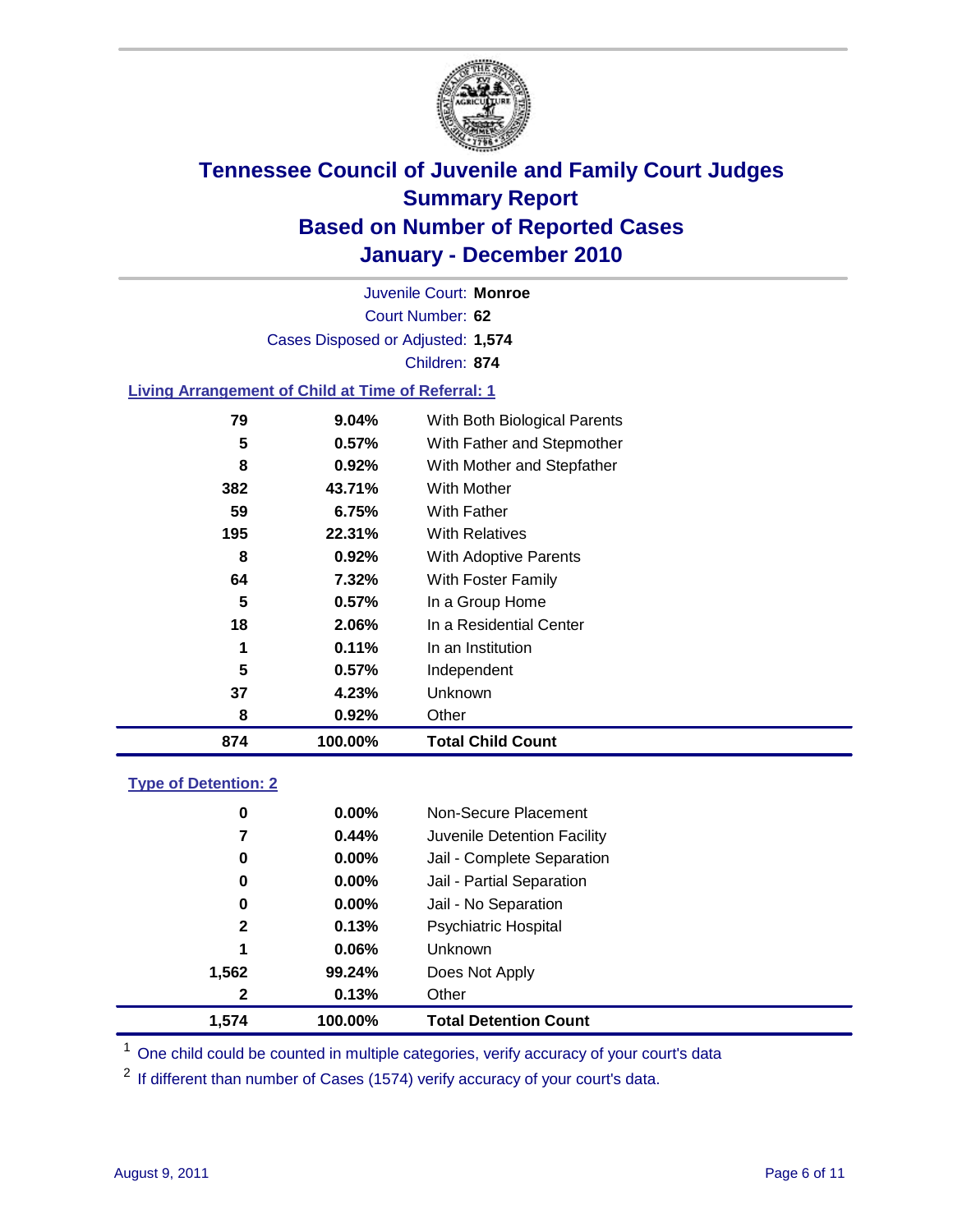

|                                                    | Juvenile Court: Monroe            |                                      |  |  |  |  |  |
|----------------------------------------------------|-----------------------------------|--------------------------------------|--|--|--|--|--|
|                                                    | Court Number: 62                  |                                      |  |  |  |  |  |
|                                                    | Cases Disposed or Adjusted: 1,574 |                                      |  |  |  |  |  |
| Children: 874                                      |                                   |                                      |  |  |  |  |  |
| <b>Placement After Secure Detention Hearing: 1</b> |                                   |                                      |  |  |  |  |  |
| 4                                                  | 0.25%                             | Returned to Prior Living Arrangement |  |  |  |  |  |
| $\mathbf{2}$                                       | 0.13%                             | Juvenile Detention Facility          |  |  |  |  |  |
| $\bf{0}$                                           | 0.00%                             | Jail                                 |  |  |  |  |  |
| $\mathbf{2}$                                       | 0.13%                             | Shelter / Group Home                 |  |  |  |  |  |
| 0                                                  | 0.00%                             | Foster Family Home                   |  |  |  |  |  |
| $\bf{0}$                                           | 0.00%                             | <b>Psychiatric Hospital</b>          |  |  |  |  |  |
| 0                                                  | 0.00%                             | Unknown                              |  |  |  |  |  |
| 1,563                                              | 99.30%                            | Does Not Apply                       |  |  |  |  |  |
| 3                                                  | 0.19%                             | Other                                |  |  |  |  |  |
| 1,574                                              | 100.00%                           | <b>Total Placement Count</b>         |  |  |  |  |  |
|                                                    |                                   |                                      |  |  |  |  |  |
| <b>Intake Actions: 2</b>                           |                                   |                                      |  |  |  |  |  |
| 1,162                                              | 70.64%                            | <b>Petition Filed</b>                |  |  |  |  |  |
| 75                                                 | 4.56%                             | <b>Motion Filed</b>                  |  |  |  |  |  |
| $\bf{0}$                                           | 0.00%                             | <b>Citation Processed</b>            |  |  |  |  |  |
| 0                                                  | 0.00%                             | Notification of Paternity Processed  |  |  |  |  |  |
| 269                                                | 16.35%                            | Scheduling of Judicial Review        |  |  |  |  |  |
| $\bf{0}$                                           | 0.00%                             | Scheduling of Administrative Review  |  |  |  |  |  |
| 137                                                | 8.33%                             | Scheduling of Foster Care Review     |  |  |  |  |  |
| 0                                                  | 0.00%                             | Unknown                              |  |  |  |  |  |
| $\bf{0}$                                           | 0.00%                             | Does Not Apply                       |  |  |  |  |  |
| $\mathbf 2$                                        | 0.12%                             | Other                                |  |  |  |  |  |
| 1,645                                              | 100.00%                           | <b>Total Intake Count</b>            |  |  |  |  |  |

<sup>1</sup> If different than number of Cases (1574) verify accuracy of your court's data.

<sup>2</sup> If different than number of Referral Reasons (1645), verify accuracy of your court's data.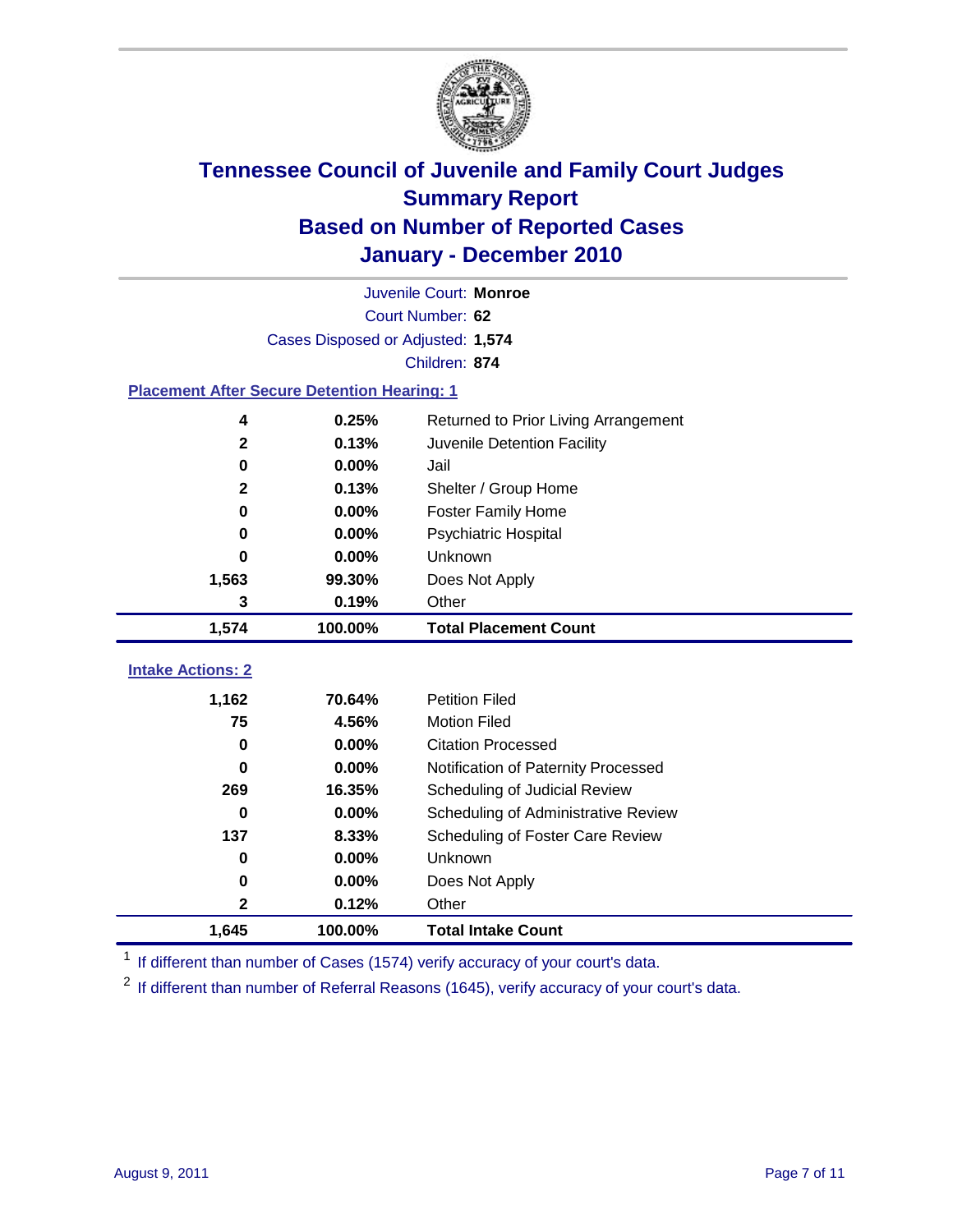

Court Number: **62** Juvenile Court: **Monroe** Cases Disposed or Adjusted: **1,574** Children: **874**

### **Last Grade Completed by Child: 1**

| $\bf{0}$     | 0.00%    | Too Young for School         |
|--------------|----------|------------------------------|
| 0            | $0.00\%$ | Preschool                    |
| 0            | 0.00%    | Kindergarten                 |
| 0            | 0.00%    | 1st Grade                    |
| 0            | $0.00\%$ | 2nd Grade                    |
| 0            | $0.00\%$ | 3rd Grade                    |
| 0            | 0.00%    | 4th Grade                    |
| $\mathbf{2}$ | 0.23%    | 5th Grade                    |
| 1            | 0.11%    | 6th Grade                    |
| 17           | 1.95%    | 7th Grade                    |
| 12           | 1.37%    | 8th Grade                    |
| 6            | 0.69%    | 9th Grade                    |
| 3            | 0.34%    | 10th Grade                   |
| 8            | 0.92%    | 11th Grade                   |
| 9            | 1.03%    | 12th Grade                   |
| 0            | 0.00%    | Non-Graded Special Ed        |
| 0            | 0.00%    | <b>GED</b>                   |
| 1            | 0.11%    | Graduated                    |
| 277          | 31.69%   | <b>Never Attended School</b> |
| 538          | 61.56%   | Unknown                      |
| $\bf{0}$     | 0.00%    | Other                        |
| 874          | 100.00%  | <b>Total Child Count</b>     |

### **Enrolled in Special Education: 1**

One child could be counted in multiple categories, verify accuracy of your court's data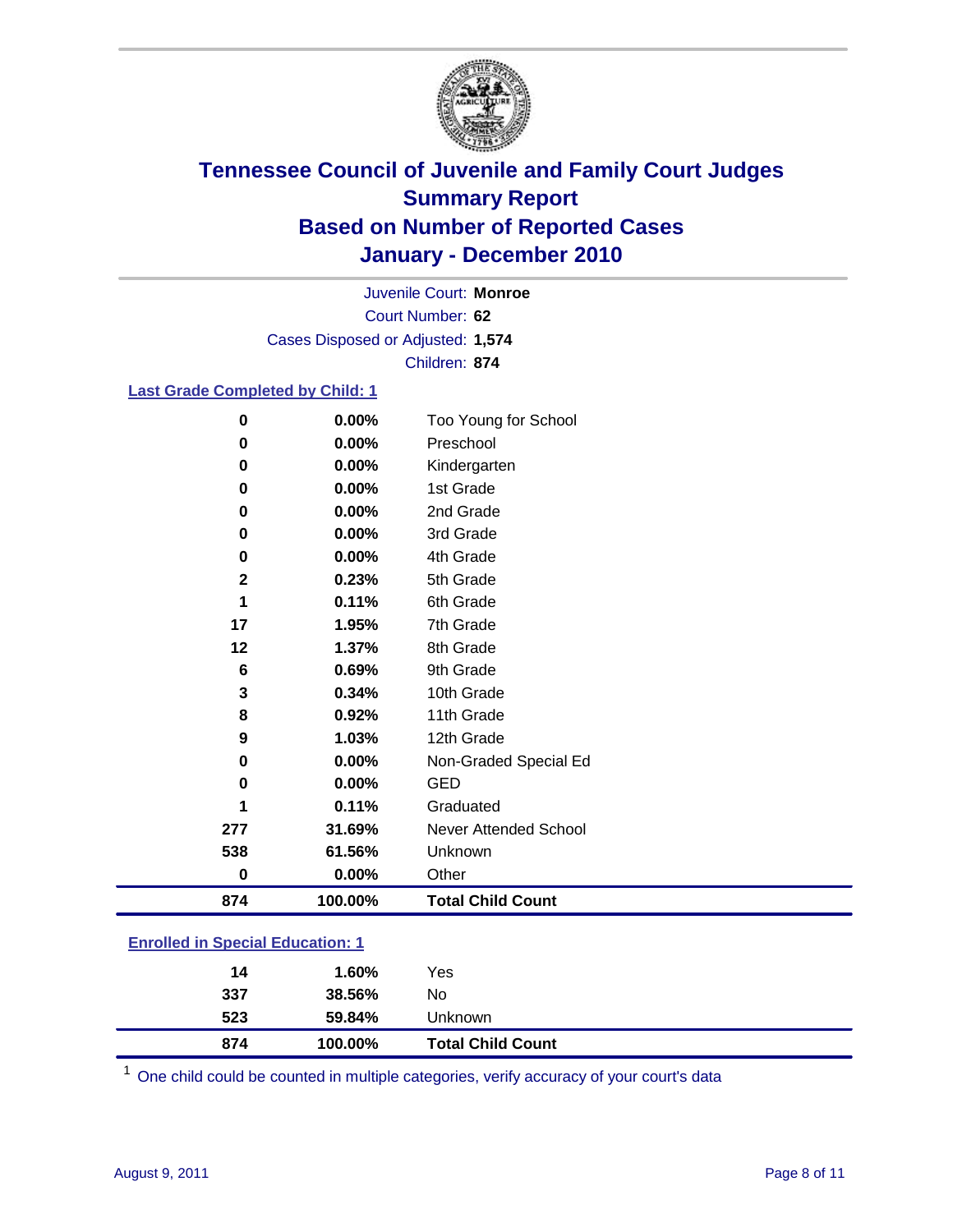

|                              | Juvenile Court: Monroe            |                           |  |  |  |
|------------------------------|-----------------------------------|---------------------------|--|--|--|
|                              | Court Number: 62                  |                           |  |  |  |
|                              | Cases Disposed or Adjusted: 1,574 |                           |  |  |  |
|                              | Children: 874                     |                           |  |  |  |
| <b>Action Executed By: 1</b> |                                   |                           |  |  |  |
| 1,134                        | 68.94%                            | Judge                     |  |  |  |
| 511                          | 31.06%                            | Magistrate                |  |  |  |
| 0                            | $0.00\%$                          | <b>YSO</b>                |  |  |  |
| $\bf{0}$                     | $0.00\%$                          | Other                     |  |  |  |
| 0                            | $0.00\%$                          | Unknown                   |  |  |  |
| 1,645                        | 100.00%                           | <b>Total Action Count</b> |  |  |  |

### **Formal / Informal Actions: 1**

| 116   | 7.05%    | Dismissed                                        |
|-------|----------|--------------------------------------------------|
| 0     | $0.00\%$ | Retired / Nolle Prosequi                         |
| 188   | 11.43%   | <b>Complaint Substantiated Delinquent</b>        |
| 46    | 2.80%    | <b>Complaint Substantiated Status Offender</b>   |
| 51    | 3.10%    | <b>Complaint Substantiated Dependent/Neglect</b> |
| 0     | $0.00\%$ | <b>Complaint Substantiated Abused</b>            |
| 0     | $0.00\%$ | <b>Complaint Substantiated Mentally III</b>      |
| 0     | $0.00\%$ | Informal Adjustment                              |
| 39    | 2.37%    | <b>Pretrial Diversion</b>                        |
| 0     | $0.00\%$ | <b>Transfer to Adult Court Hearing</b>           |
| 0     | $0.00\%$ | Charges Cleared by Transfer to Adult Court       |
| 1,135 | 69.00%   | <b>Special Proceeding</b>                        |
| 13    | 0.79%    | <b>Review Concluded</b>                          |
| 52    | 3.16%    | Case Held Open                                   |
| 5     | 0.30%    | Other                                            |
| 0     | $0.00\%$ | <b>Unknown</b>                                   |
| 1,645 | 100.00%  | <b>Total Action Count</b>                        |

<sup>1</sup> If different than number of Referral Reasons (1645), verify accuracy of your court's data.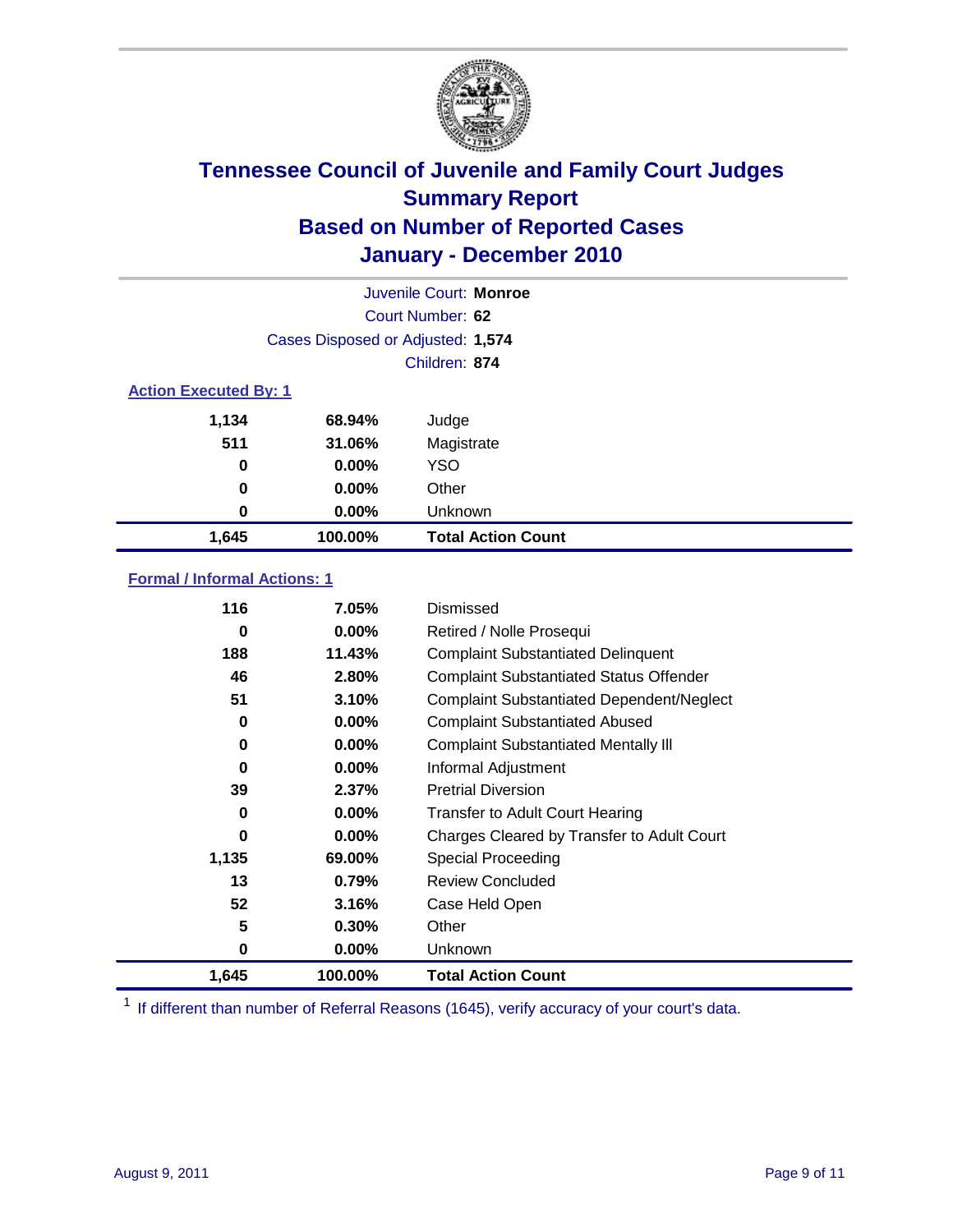

|                       |                                   | Juvenile Court: Monroe                                |
|-----------------------|-----------------------------------|-------------------------------------------------------|
|                       |                                   | Court Number: 62                                      |
|                       | Cases Disposed or Adjusted: 1,574 |                                                       |
|                       |                                   | Children: 874                                         |
| <b>Case Outcomes:</b> |                                   | There can be multiple outcomes for one child or case. |
| 133                   | 3.52%                             | <b>Case Dismissed</b>                                 |
| 7                     | 0.19%                             | Case Retired or Nolle Prosequi                        |
| 45                    | 1.19%                             | Warned / Counseled                                    |
| 642                   | 17.00%                            | Held Open For Review                                  |
| 75                    | 1.99%                             | Supervision / Probation to Juvenile Court             |
| 0                     | 0.00%                             | <b>Probation to Parents</b>                           |
| 0                     | 0.00%                             | Referral to Another Entity for Supervision / Service  |
| 55                    | 1.46%                             | Referred for Mental Health Counseling                 |
| 233                   | 6.17%                             | Referred for Alcohol and Drug Counseling              |
| 0                     | 0.00%                             | <b>Referred to Alternative School</b>                 |
| 0                     | 0.00%                             | Referred to Private Child Agency                      |
| 0                     | 0.00%                             | Referred to Defensive Driving School                  |
| 0                     | 0.00%                             | Referred to Alcohol Safety School                     |
| 0                     | 0.00%                             | Referred to Juvenile Court Education-Based Program    |
| 29                    | 0.77%                             | Driver's License Held Informally                      |
| 0                     | 0.00%                             | <b>Voluntary Placement with DMHMR</b>                 |
| 2                     | 0.05%                             | <b>Private Mental Health Placement</b>                |
| 0                     | 0.00%                             | <b>Private MR Placement</b>                           |
| 4                     | 0.11%                             | Placement with City/County Agency/Facility            |
| 117                   | 3.10%                             | Placement with Relative / Other Individual            |
| 9                     | 0.24%                             | Fine                                                  |
| 133                   | 3.52%                             | <b>Public Service</b>                                 |
| 10                    | 0.26%                             | Restitution                                           |
| 1                     | 0.03%                             | <b>Runaway Returned</b>                               |
| 105                   | 2.78%                             | No Contact Order                                      |
| 0                     | 0.00%                             | Injunction Other than No Contact Order                |
|                       | 0.03%                             | <b>House Arrest</b>                                   |
|                       | 0.03%                             | <b>Court Defined Curfew</b>                           |
| 0                     | 0.00%                             | Dismissed from Informal Adjustment                    |
| 0                     | 0.00%                             | <b>Dismissed from Pretrial Diversion</b>              |
| 0                     | 0.00%                             | Released from Probation                               |
| 0                     | 0.00%                             | <b>Transferred to Adult Court</b>                     |
| 0                     | $0.00\%$                          | <b>DMHMR Involuntary Commitment</b>                   |